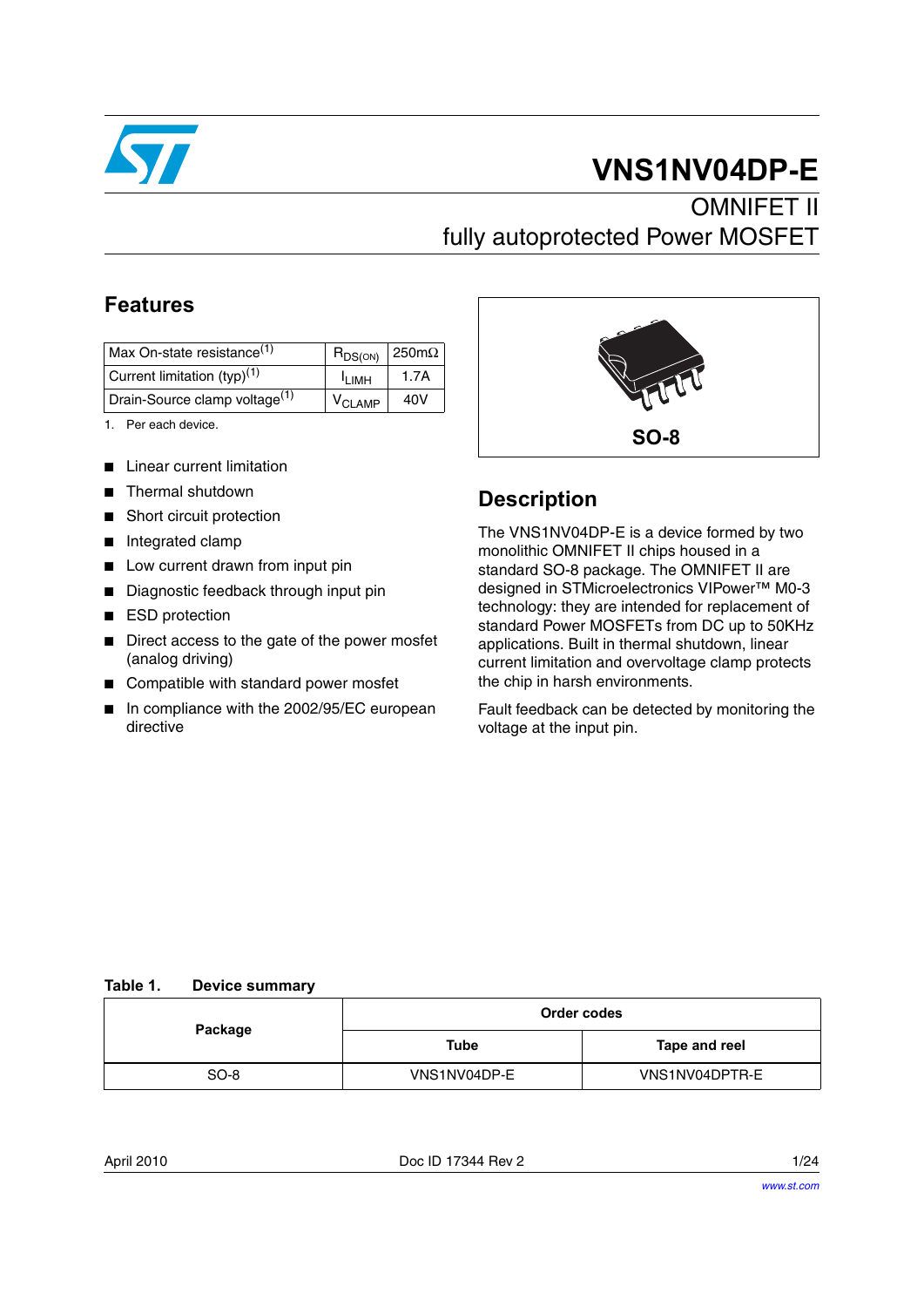# **Contents**

| 1                       |     |  |
|-------------------------|-----|--|
| $\overline{2}$          |     |  |
|                         | 2.1 |  |
|                         | 2.2 |  |
|                         | 2.3 |  |
|                         | 2.4 |  |
| 3                       |     |  |
|                         | 3.1 |  |
|                         | 3.2 |  |
|                         | 3.3 |  |
|                         | 3.4 |  |
| $\overline{\mathbf{4}}$ |     |  |
|                         | 4.1 |  |
| 5                       |     |  |
|                         | 5.1 |  |
|                         | 5.2 |  |
|                         | 5.3 |  |
| 6                       |     |  |

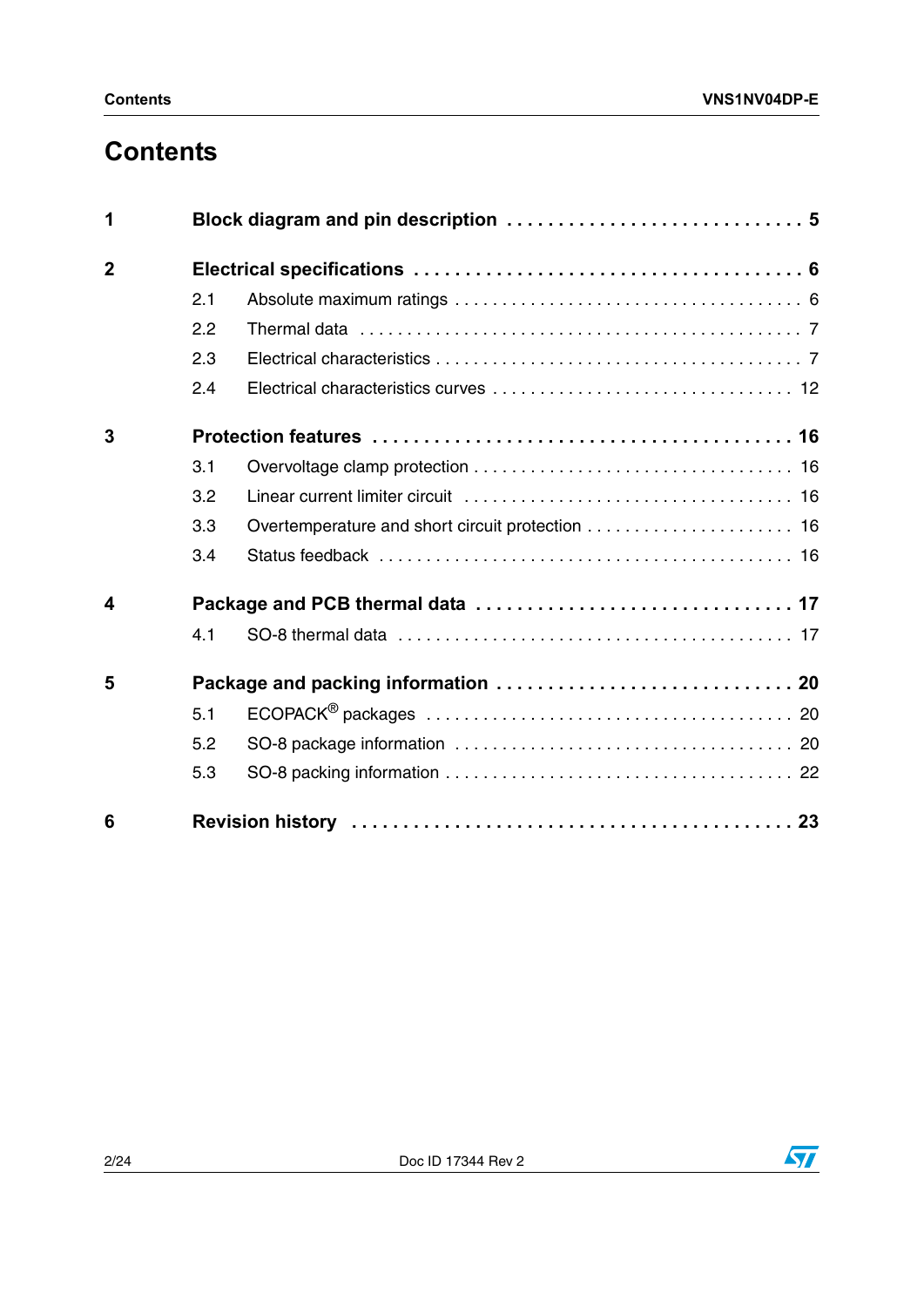# **List of tables**

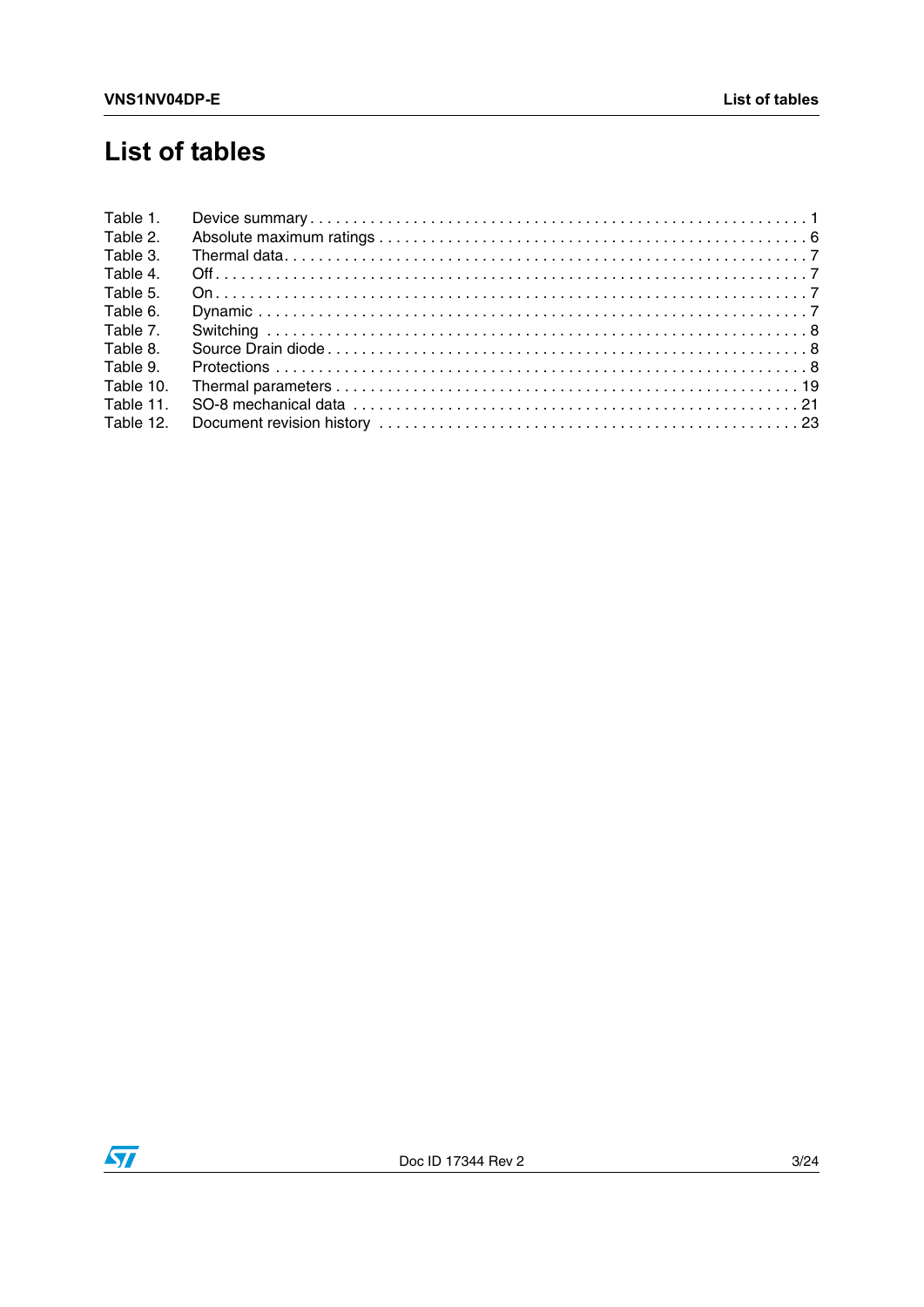# **List of figures**

| Static drain-source on resistance vs input voltage (part 2/2)  12 |
|-------------------------------------------------------------------|
|                                                                   |
|                                                                   |
|                                                                   |
|                                                                   |
|                                                                   |
|                                                                   |
|                                                                   |
|                                                                   |
|                                                                   |
|                                                                   |
|                                                                   |
|                                                                   |
|                                                                   |
|                                                                   |
|                                                                   |
|                                                                   |
|                                                                   |
|                                                                   |
|                                                                   |
|                                                                   |
|                                                                   |
|                                                                   |
|                                                                   |
|                                                                   |

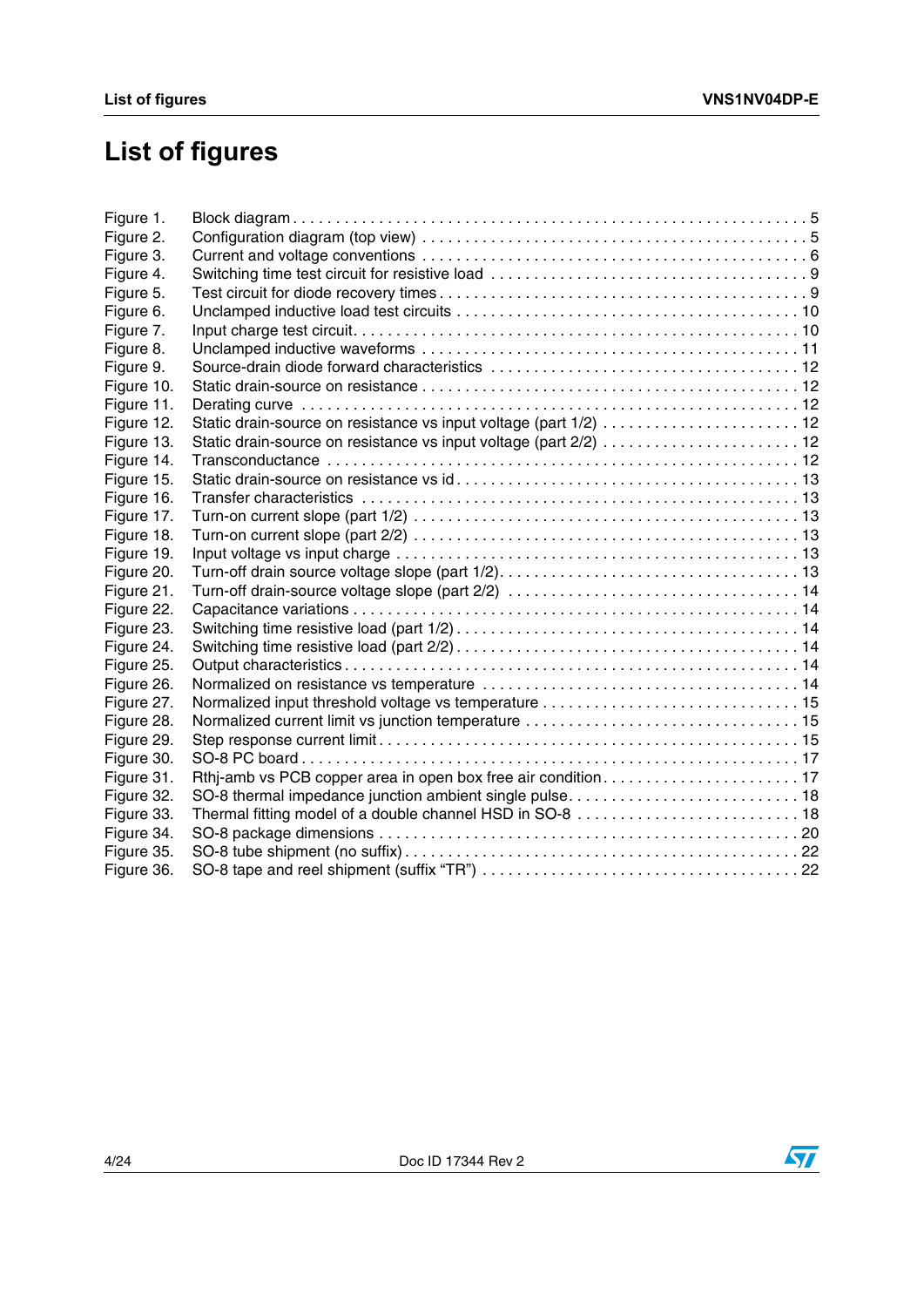# <span id="page-4-0"></span>**1 Block diagram and pin description**



### <span id="page-4-1"></span>**Figure 1. Block diagram**

<span id="page-4-2"></span>



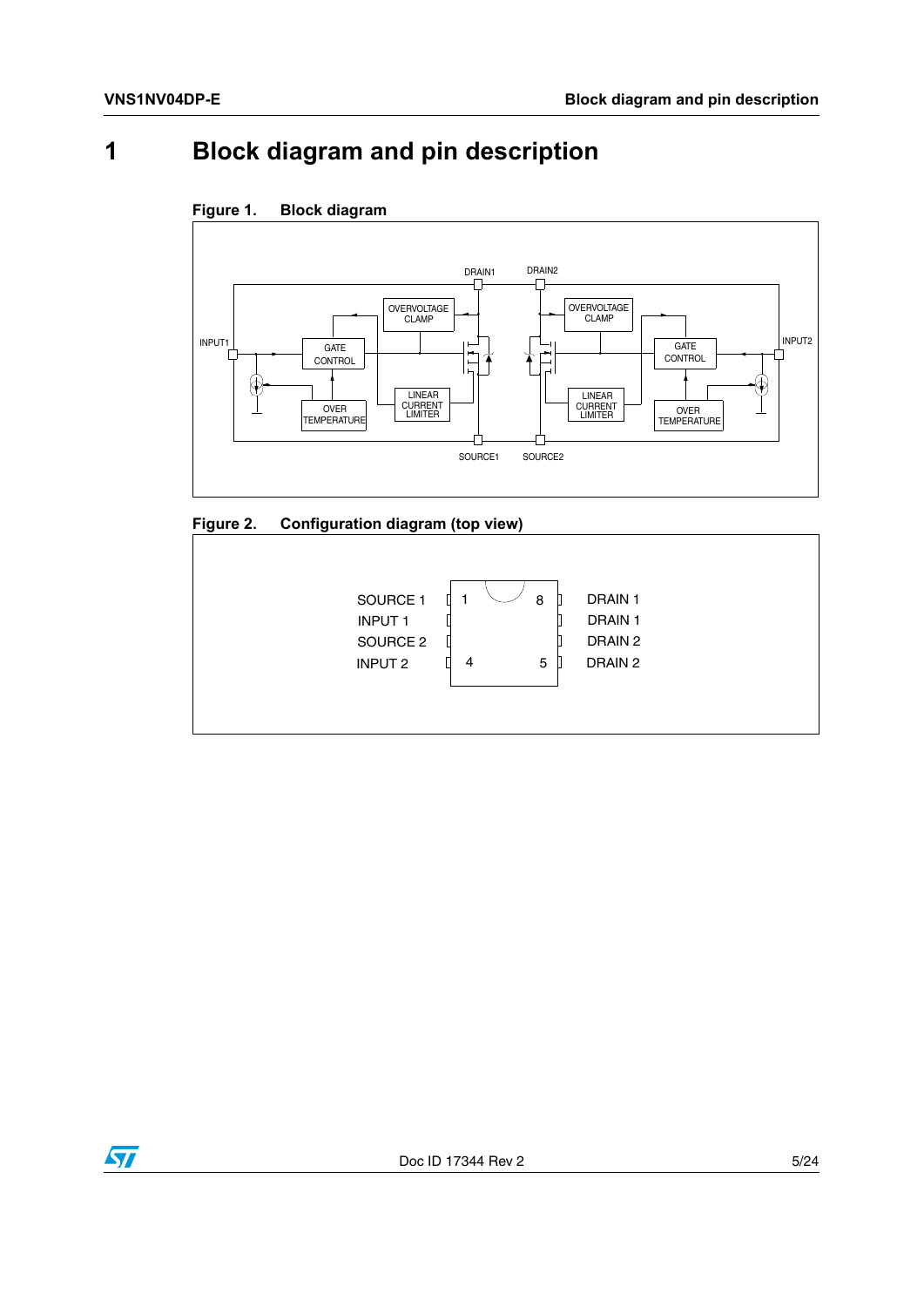# <span id="page-5-0"></span>**2 Electrical specifications**



<span id="page-5-3"></span>

## <span id="page-5-1"></span>**2.1 Absolute maximum ratings**

Stressing the device above the rating listed in the "Absolute maximum ratings" table may cause permanent damage to the device. These are stress ratings only and operation of the device at these or any other conditions above those indicated in the operating sections of this specification is not implied. Exposure to Absolute maximum rating conditions for extended periods may affect device reliability. Refer also to the STMicroelectronics SURE program and other relevant quality document.

| Symbol                      | <b>Parameter</b>                                                              | <b>Value</b>       | Unit        |
|-----------------------------|-------------------------------------------------------------------------------|--------------------|-------------|
| $V_{DSn}$                   | Drain-source voltage $(V_{INn} = 0 V)$                                        | Internally clamped | $\vee$      |
| $V_{INn}$                   | Input voltage                                                                 | Internally clamped | v           |
| I <sub>INn</sub>            | Input current                                                                 | $+/-20$            | mA          |
| $R_{IN\,MINn}$              | Minimum input series impedance                                                | 330                | Ω           |
| $I_{\text{Dn}}$             | Drain current                                                                 | Internally limited | A           |
| $I_{\mathsf{Rn}}$           | Reverse DC output current                                                     | -3                 | A           |
| $V_{ESD1}$                  | Electrostatic discharge (R = 1.5 K $\Omega$ , C = 100 pF)                     | 4000               | v           |
| V <sub>ESD2</sub>           | Electrostatic discharge on output pins only<br>$(R = 330 \Omega, C = 150 pF)$ | 16500              | ν           |
| $P_{\text{tot}}$            | Total dissipation at $T_c = 25 °C$                                            | 4                  | w           |
| $T_i$                       | Operating junction temperature                                                | Internally limited | $^{\circ}C$ |
| $T_c$                       | Case operating temperature                                                    | Internally limited | $^{\circ}C$ |
| $\mathsf{T}_{\textsf{stg}}$ | Storage temperature                                                           | $-55$ to 150       | $^{\circ}C$ |

<span id="page-5-2"></span>

| Table 2. | Absolute maximum ratings |  |
|----------|--------------------------|--|
|          |                          |  |

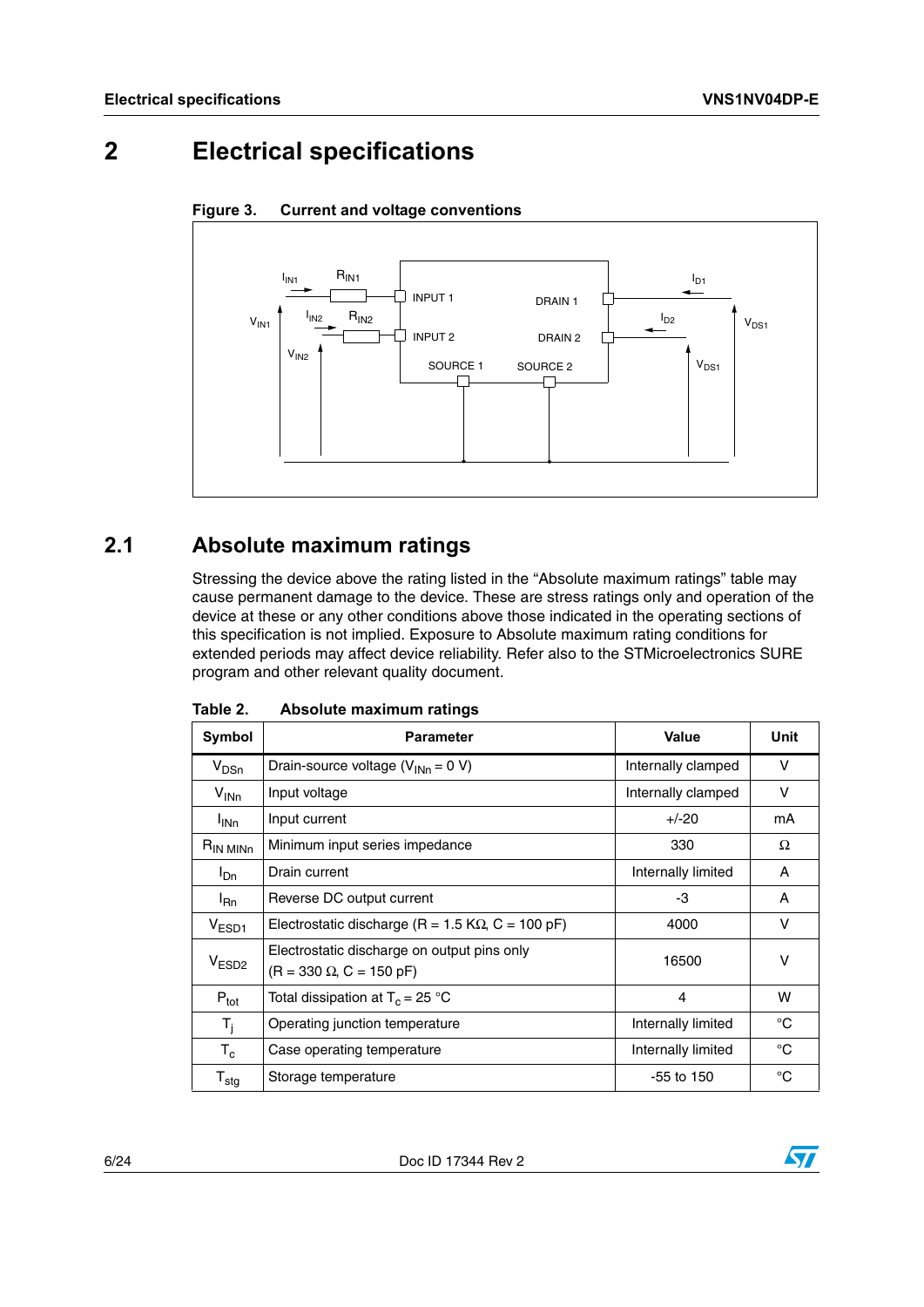## <span id="page-6-0"></span>**2.2 Thermal data**

#### <span id="page-6-2"></span>Table 3. **Thermal data**

| Symbol               | <b>Parameter</b>                               | Max. value    | Unit               |
|----------------------|------------------------------------------------|---------------|--------------------|
| $R_{thi$ -lead       | Thermal resistance junction-lead (per channel) | 30            | $\degree$ C/W      |
| $R_{\text{thi-amb}}$ | Thermal resistance junction-ambient            | See Figure 31 | $\rm ^{\circ}$ C/W |

## <span id="page-6-1"></span>**2.3 Electrical characteristics**

### <span id="page-6-3"></span>**Table 4. Off(1)**

| <b>Symbol</b>           | <b>Parameter</b>                                       | <b>Test conditions</b>                                                                                   | Min.        | Typ. | Max.        | Unit        |
|-------------------------|--------------------------------------------------------|----------------------------------------------------------------------------------------------------------|-------------|------|-------------|-------------|
| V <sub>CLAMP</sub>      | Drain-source clamp<br>voltage                          | $V_{IN} = 0 V$ ; $I_D = 0.5 A$                                                                           | 40          | 45   | 55          | v           |
| <b>V<sub>CLTH</sub></b> | Drain-source clamp<br>threshold voltage                | $V_{IN} = 0 V$ ; $I_D = 2 mA$                                                                            | 36          |      |             | v           |
| $V_{\text{INTH}}$       | Input threshold<br>voltage                             | $V_{DS} = V_{IN}$ ; $I_D = 1$ mA                                                                         | 0.5         |      | 2.5         | v           |
| l <sub>ISS</sub>        | Supply current from<br>input pin                       | $V_{DS} = 0 V$ ; $V_{IN} = 5 V$                                                                          |             | 100  | 150         | μA          |
| $V_{INCL}$              | Input-source clamp<br>voltage                          | $I_{IN} = 1$ mA<br>$I_{IN} = -1$ mA                                                                      | 6<br>$-1.0$ | 6.8  | 8<br>$-0.3$ | $\vee$<br>v |
| <sup>l</sup> DSS        | Zero input voltage<br>drain current<br>$(V_{IN} = 0V)$ | $V_{DS}$ = 13 V; V <sub>IN</sub> = 0 V; T <sub>i</sub> = 25 °C<br>$V_{DS}$ = 25 V; V <sub>IN</sub> = 0 V |             |      | 30<br>75    | μA<br>μA    |

1. -40 °C <  $T_i$  < 150 °C, unless otherwise specified.

### <span id="page-6-4"></span>**Table 5. On(1)**

| Symbol        | <b>Parameter</b> | <b>Test conditions</b>                                                                                            | Min. | Typ. | Max.       | Unit                   |
|---------------|------------------|-------------------------------------------------------------------------------------------------------------------|------|------|------------|------------------------|
| $\neg$ DS(on) | resistance       | Static drain-source on $ V_{IN} = 5 V$ ; $I_D = 0.5 A$ ; T <sub>i</sub> = 25 °C<br>$V_{1N} = 5 V$ ; $I_D = 0.5 A$ |      |      | 250<br>500 | $m\Omega$<br>$m\Omega$ |

1. -40 °C <  $T_j$  < 150 °C, unless otherwise specified.

#### <span id="page-6-5"></span>Table 6. **Table 6. Dynamic(1)**

| Symbol                | <b>Parameter</b>            | <b>Test conditions</b>                            | Min. | Typ. | Max. | Unit |
|-----------------------|-----------------------------|---------------------------------------------------|------|------|------|------|
| $g_{\text{fs}}^{(1)}$ | Forward<br>transconductance | $V_{DD}$ = 13 V; $I_D$ = 0.5 A                    |      | っ    |      | S    |
| $\mathtt{C_{OSS}}$    | Output capacitance          | $V_{DS}$ = 13 V; f = 1 MHz; V <sub>IN</sub> = 0 V |      | 90   |      | рF   |

1.  $T_j = 25$  °C, unless otherwise specified.

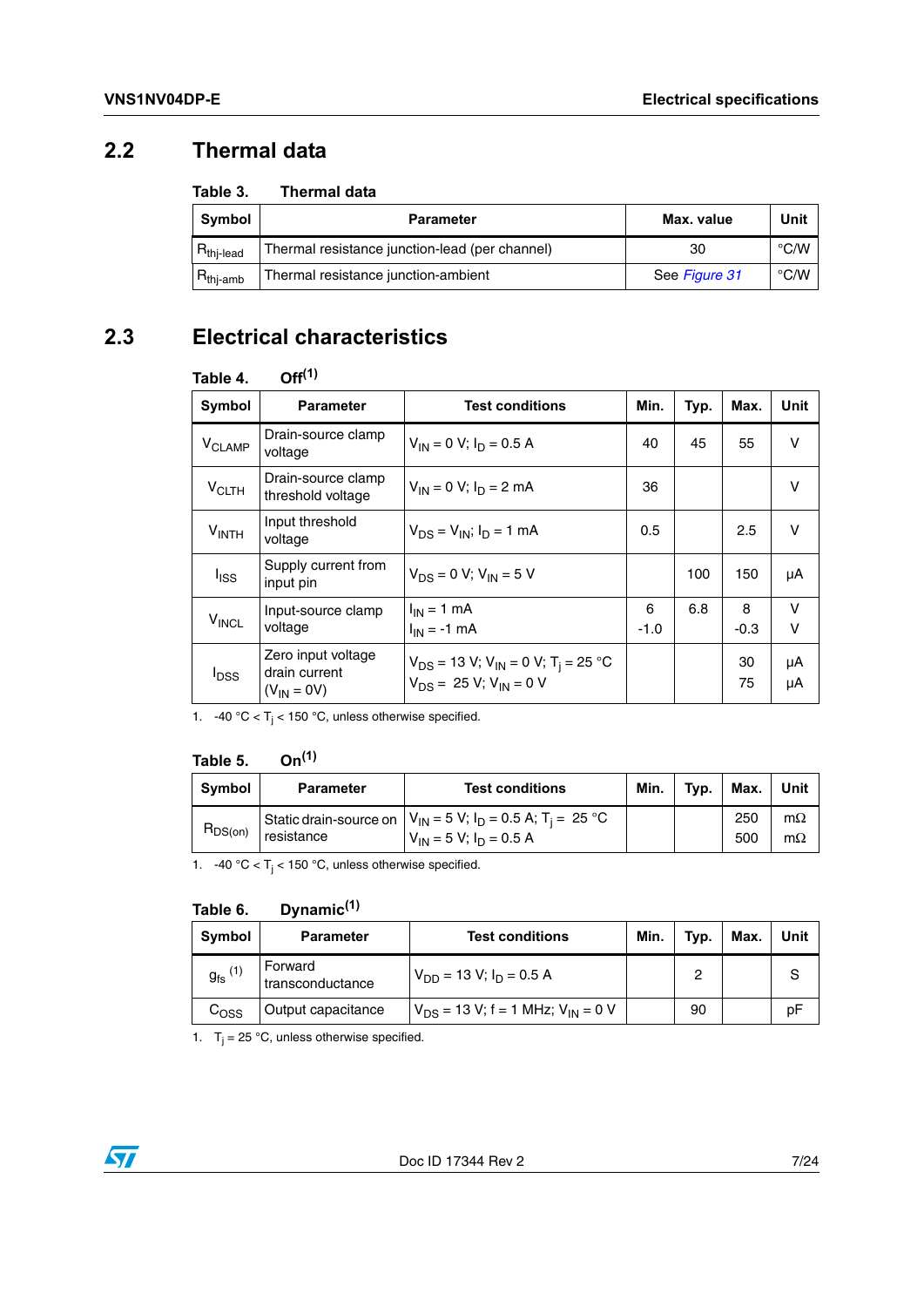| Symbol         | <b>Parameter</b>      | <b>Test conditions</b>                                                                                                    | Min. | Typ. | Max.         | Unit      |
|----------------|-----------------------|---------------------------------------------------------------------------------------------------------------------------|------|------|--------------|-----------|
| $t_{d(on)}$    | Turn-on delay time    |                                                                                                                           |      | 70   | 200          | ns        |
| t,             | Rise time             | $V_{DD}$ = 15 V; $I_D$ = 0.5 A;                                                                                           |      | 170  | 500          | ns        |
| $t_{d(off)}$   | Turn-off delay time   | $V_{\text{gen}} = 5 V$ ; R <sub>gen</sub> = R <sub>IN MIN</sub> = 330 $\Omega$<br>(see Figure 4)                          |      | 350  | 1000         | ns        |
| t <sub>f</sub> | Fall time             |                                                                                                                           |      | 200  | 600          | ns        |
| $t_{d(on)}$    | Turn-on delay time    | $V_{DD}$ = 15 V; $I_D$ = 0.5 A<br>$V_{gen} = 5 V$ ; R <sub>gen</sub> = 2.2 KΩ<br>(see Figure 4)                           |      | 0.25 | $\mathbf{1}$ | μs        |
| $t_{r}$        | Rise time             |                                                                                                                           |      | 1.3  | 4            | μs        |
| $t_{d(off)}$   | Turn-off delay time   |                                                                                                                           |      | 1.8  | 5.5          | μs        |
| t <sub>f</sub> | Fall time             |                                                                                                                           |      | 1.2  | 4            | μs        |
| $(dI/dt)_{on}$ | Turn-on current slope | $V_{DD}$ = 15 V; I <sub>D</sub> = 1.5 A<br>$V_{\text{gen}} = 5 V$ ; R <sub>gen</sub> = R <sub>IN MIN</sub> = 330 $\Omega$ |      | 5    |              | $A/\mu s$ |
| $Q_i$          | Total input charge    | $V_{DD}$ = 12 V; $I_D$ = 0.5 A; $V_{IN}$ = 5 V<br>$I_{\text{gen}} = 2.13 \text{ mA}$ (see <i>Figure 7</i> )               |      | 5    |              | nC        |

#### <span id="page-7-0"></span>Table 7. Switching<sup>(1)</sup>

1.  $T_j = 25$  °C, unless otherwise specified.

#### <span id="page-7-1"></span>Table 8. **Source Drain diode**<sup>(1)</sup>

| Symbol           | <b>Parameter</b>         | <b>Test conditions</b>           | Min. | Typ. | Max. | Unit |
|------------------|--------------------------|----------------------------------|------|------|------|------|
| $V_{SD}^{(2)}$   | Forward on voltage       | $I_{SD}$ = 0.5 A; $V_{IN}$ = 0 V |      | 0.8  |      | v    |
| $t_{rr}$         | Reverse recovery time    | $I_{SD} = 0.5$ A; dl/dt = 6 A/µs |      | 205  | -    | ns   |
| $Q_{rr}$         | Reverse recovery charge  | $V_{DD}$ = 30 V; L = 200 µH      |      | 100  |      | nС   |
| <sup>I</sup> RRM | Reverse recovery current | (see Figure 5)                   |      | 0.75 |      | А    |

1.  $T_j = 25$  °C, unless otherwise specified.

2. Pulsed: pulse duration =  $300\mu s$ , duty cycle  $1.5\%$ .

#### <span id="page-7-2"></span>Table 9. **Table 9. Protections(1)**

| Symbol            | <b>Parameter</b>                 | <b>Test conditions</b>                                                                                                                                                   | Min. | Typ. | Max. | Unit |
|-------------------|----------------------------------|--------------------------------------------------------------------------------------------------------------------------------------------------------------------------|------|------|------|------|
| $I_{\text{lim}}$  | Drain current limit              | $V_{IN}$ = 5 V; $V_{DS}$ = 13 V                                                                                                                                          | 1.7  |      | 3.5  | A    |
| $t_{\text{dlim}}$ | Step response current<br>limit   | $V_{1N}$ = 5 V; $V_{DS}$ = 13 V                                                                                                                                          |      | 2    |      | μs   |
| $T_{\sf jsh}$     | Overtemperature<br>shutdown      |                                                                                                                                                                          | 150  | 175  | 200  | °C   |
| $T_{\text{irs}}$  | Overtemperature reset            |                                                                                                                                                                          | 135  |      |      | °C   |
| l <sub>gf</sub>   | Fault sink current               | $V_{1N}$ = 5 V; V <sub>DS</sub> = 13 V; T <sub>i</sub> = T <sub>ish</sub>                                                                                                | 10   | 15   | 20   | mA   |
| $E_{as}$          | Single pulse<br>avalanche energy | Starting T <sub>i</sub> = 25 °C; $V_{DD}$ = 24 V<br>$V_{IN}$ = 5 V R <sub>gen</sub> = R <sub>IN MIN</sub> = 330 $\Omega$ ;<br>$L = 50$ mH<br>(see Figure 6 and Figure 8) | 55   |      |      | mJ   |

1.  $-40\text{ °C} < T_j < 150\text{ °C}$ , unless otherwise specified.

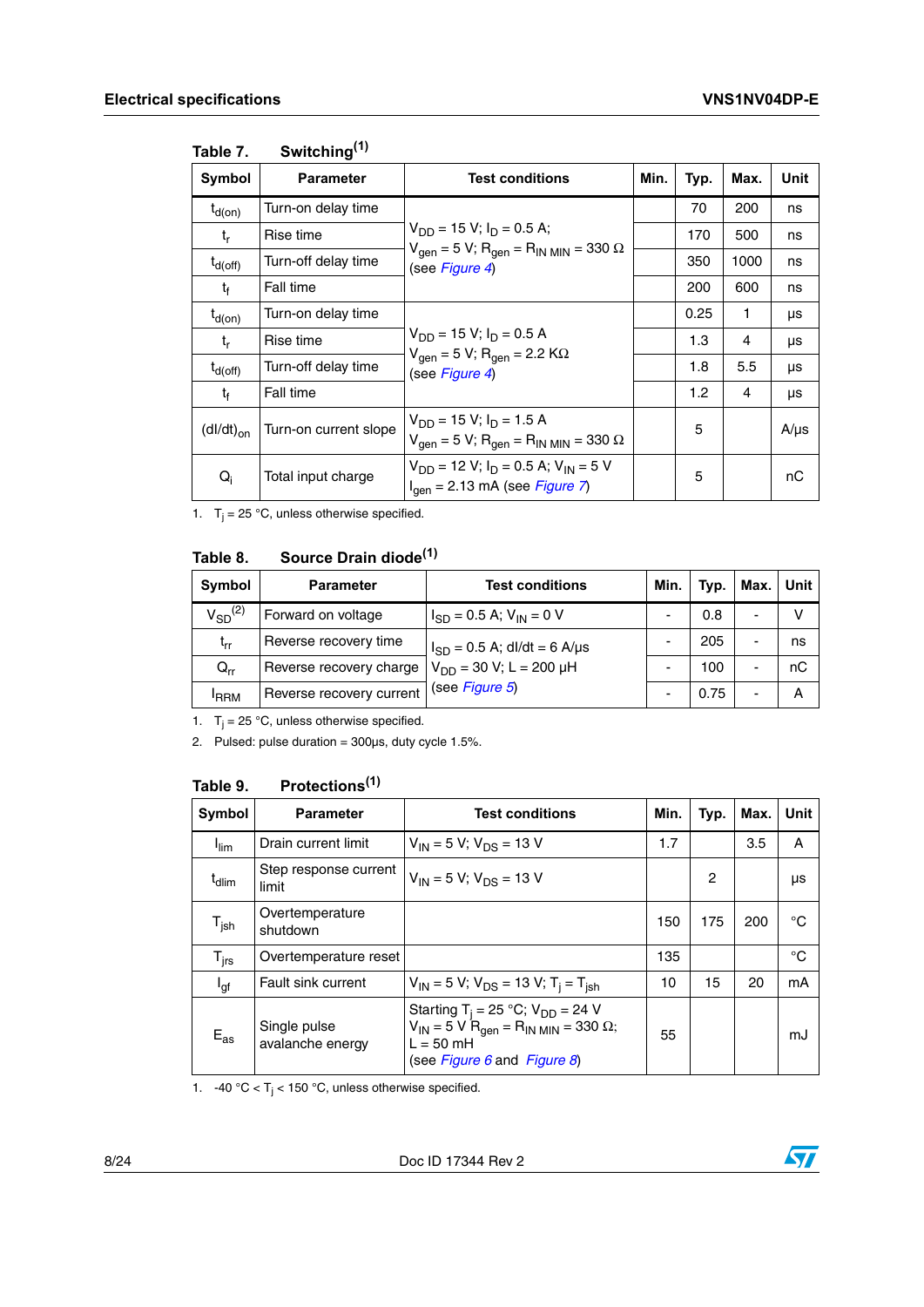

<span id="page-8-0"></span>**Figure 4. Switching time test circuit for resistive load**

<span id="page-8-1"></span>**Figure 5. Test circuit for diode recovery times**



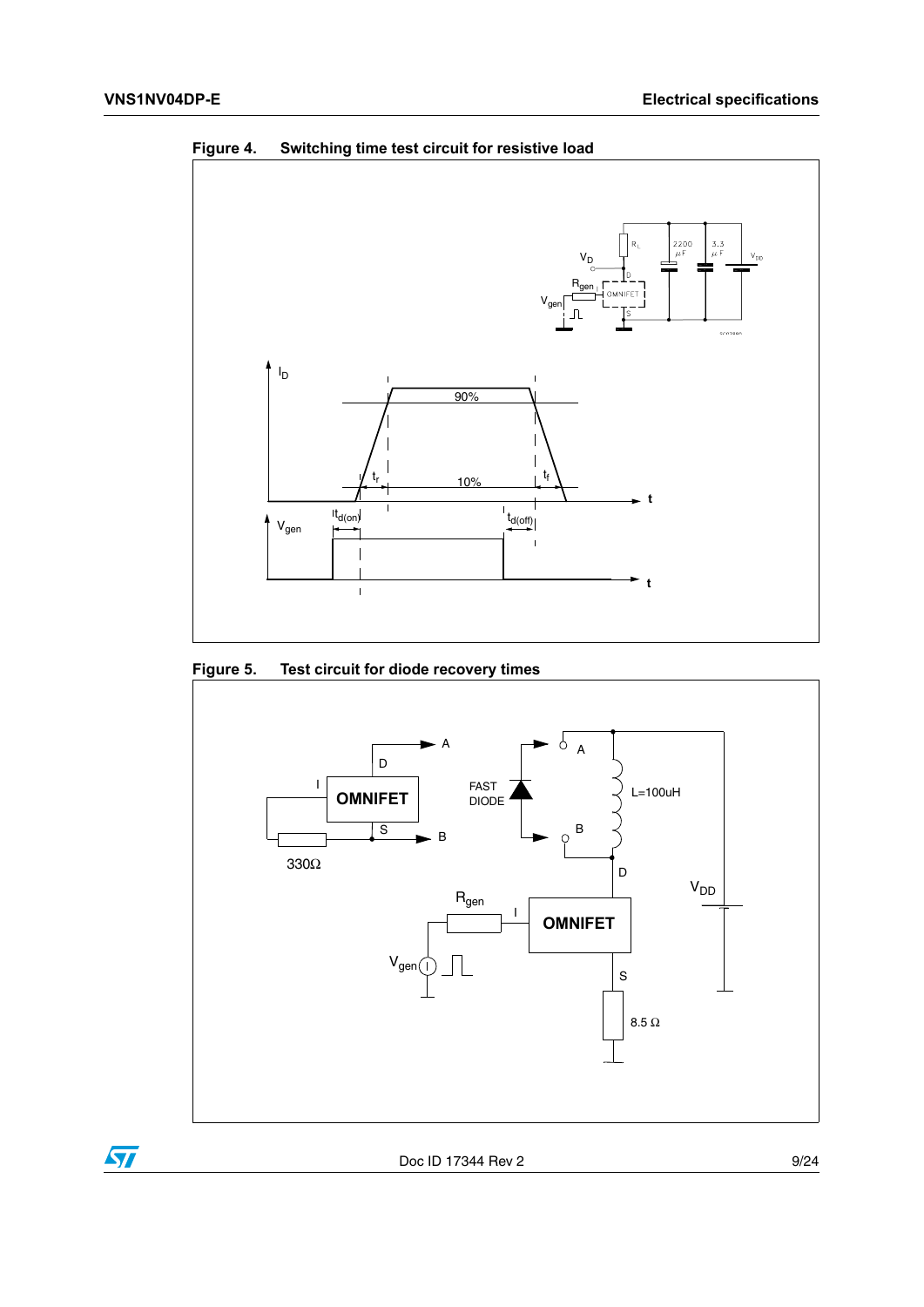<span id="page-9-0"></span>



### <span id="page-9-1"></span>**Figure 7. Input charge test circuit**



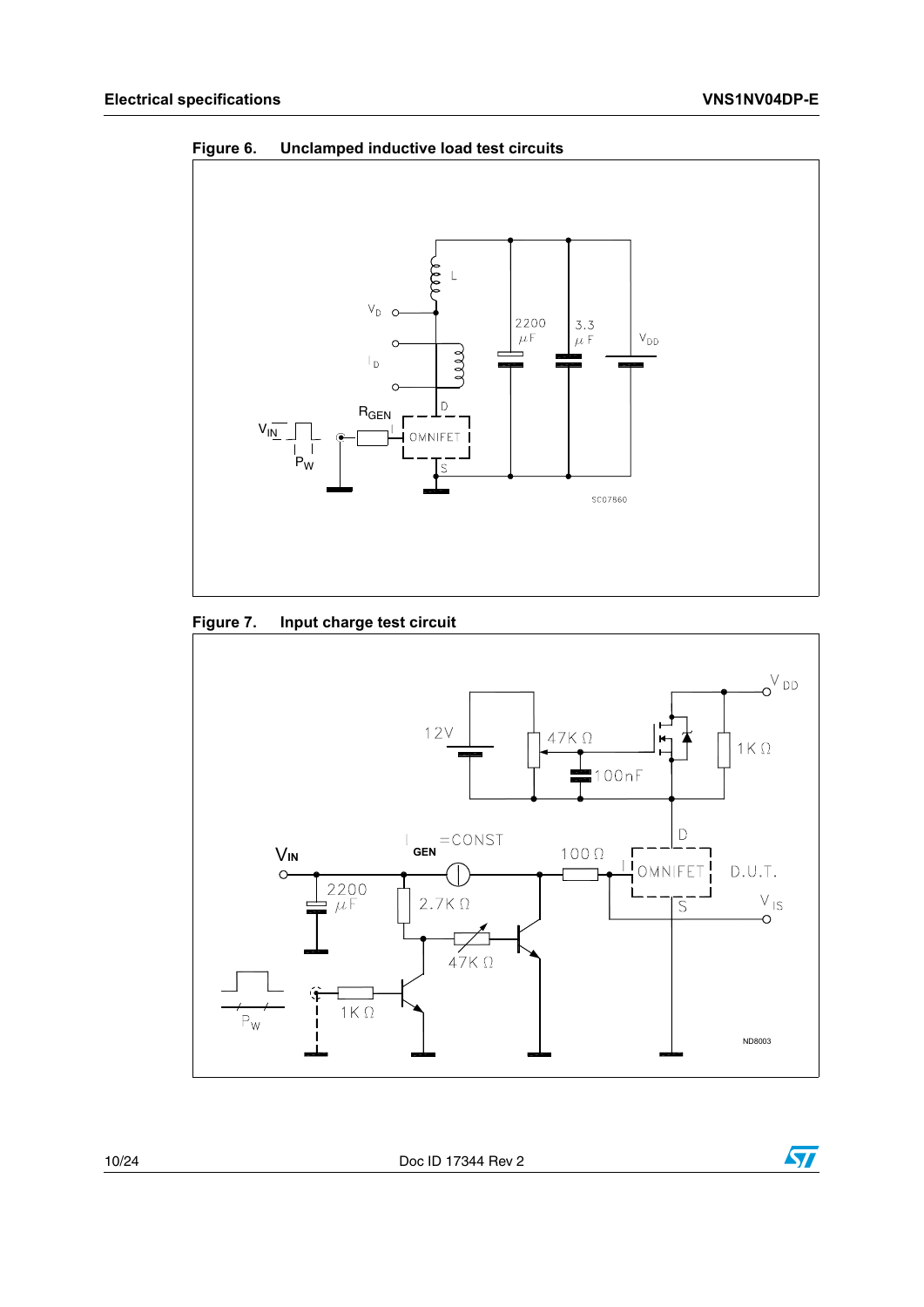<span id="page-10-0"></span>



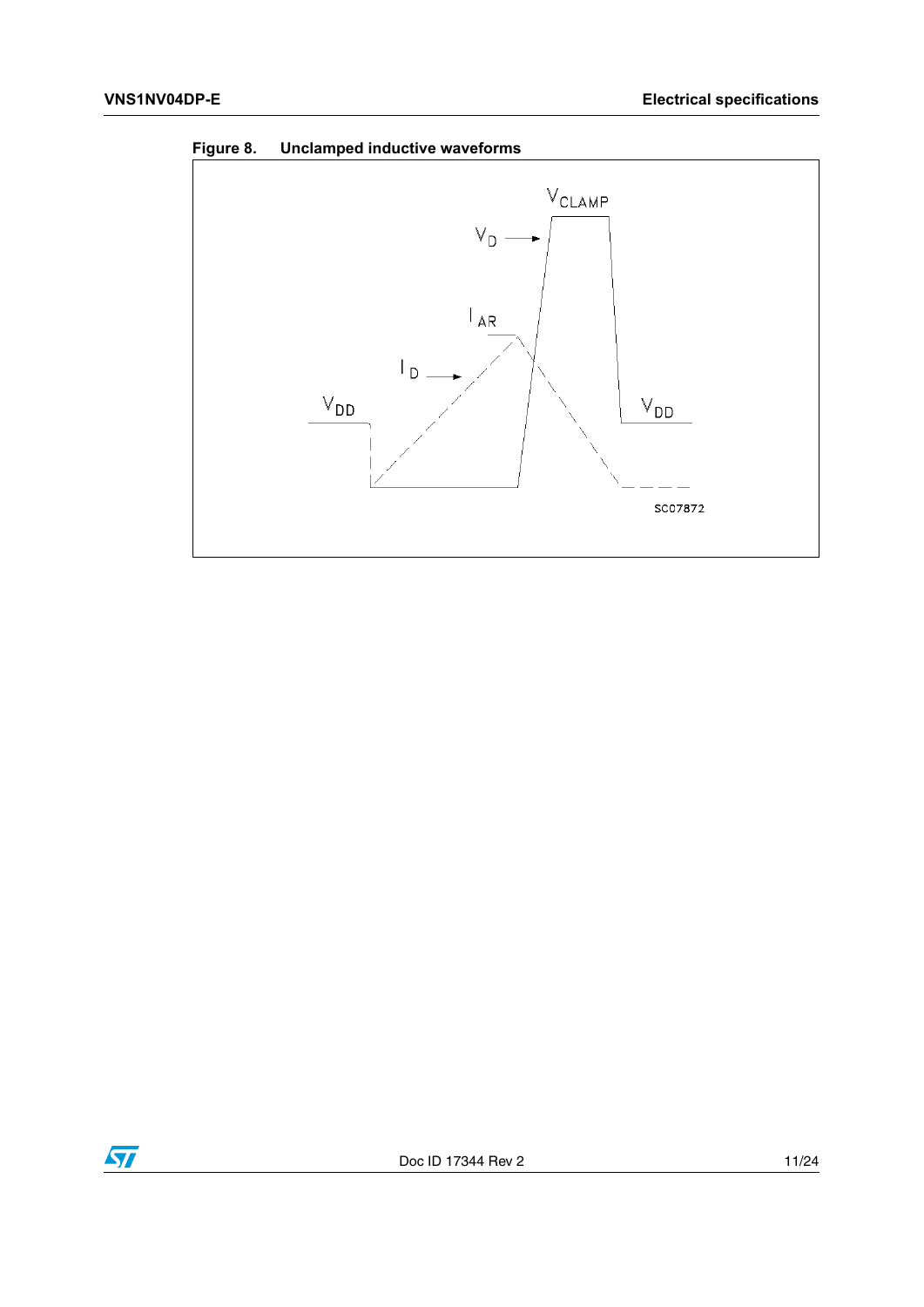## <span id="page-11-0"></span>**2.4 Electrical characteristics curves**



<span id="page-11-1"></span>**Figure 9. Source-drain diode forward characteristics**

# <span id="page-11-2"></span>**Figure 10. Static drain-source on**



<span id="page-11-3"></span>

**Vin=0V**

<span id="page-11-4"></span>**resistance vs input voltage (part 1/2)**



0 2 4 6 8 10 12 14 Id (A)

3 3.5 4 4.5 5 5.5 6 6.5 7 Vin(V)  $\overline{0}$ 50 100 150 200 250 300 350 400 **Id=0.5A Tj=150ºC Tj=-40 Tj=25ºC**

<span id="page-11-5"></span>**Figure 13. Static drain-source on resistance vs input voltage (part 2/2)**

<span id="page-11-6"></span>

450 500 Rds(on) (mohms)





12/24 Doc ID 17344 Rev 2

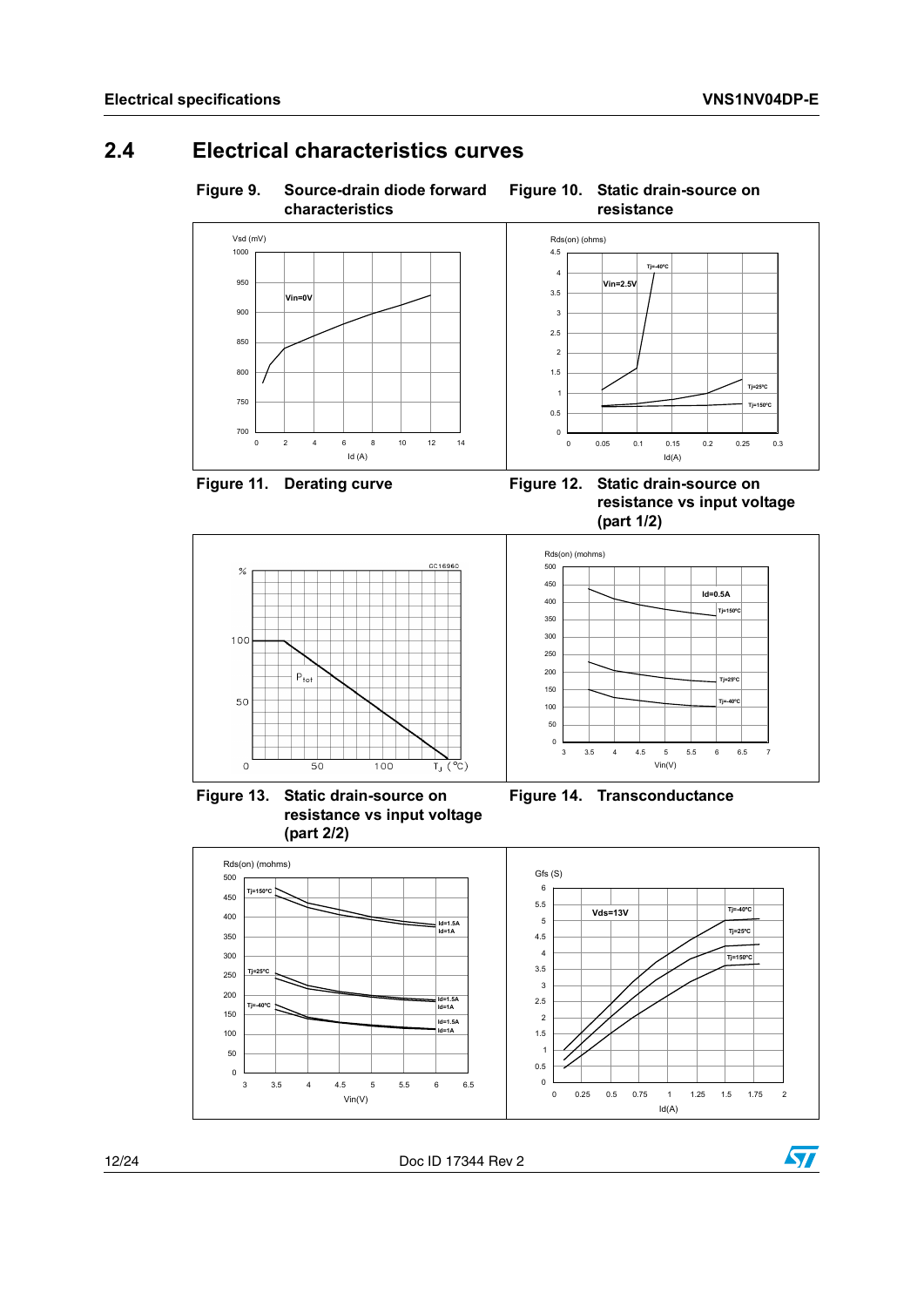$\sqrt{2}$ 



<span id="page-12-0"></span>**Figure 15. Static drain-source on** 

### <span id="page-12-1"></span>**Figure 16. Transfer characteristics**

<span id="page-12-2"></span>

<span id="page-12-3"></span>



<span id="page-12-5"></span>

<span id="page-12-4"></span>**Figure 19. Input voltage vs input charge Figure 20. Turn-off drain source voltage slope (part 1/2)**



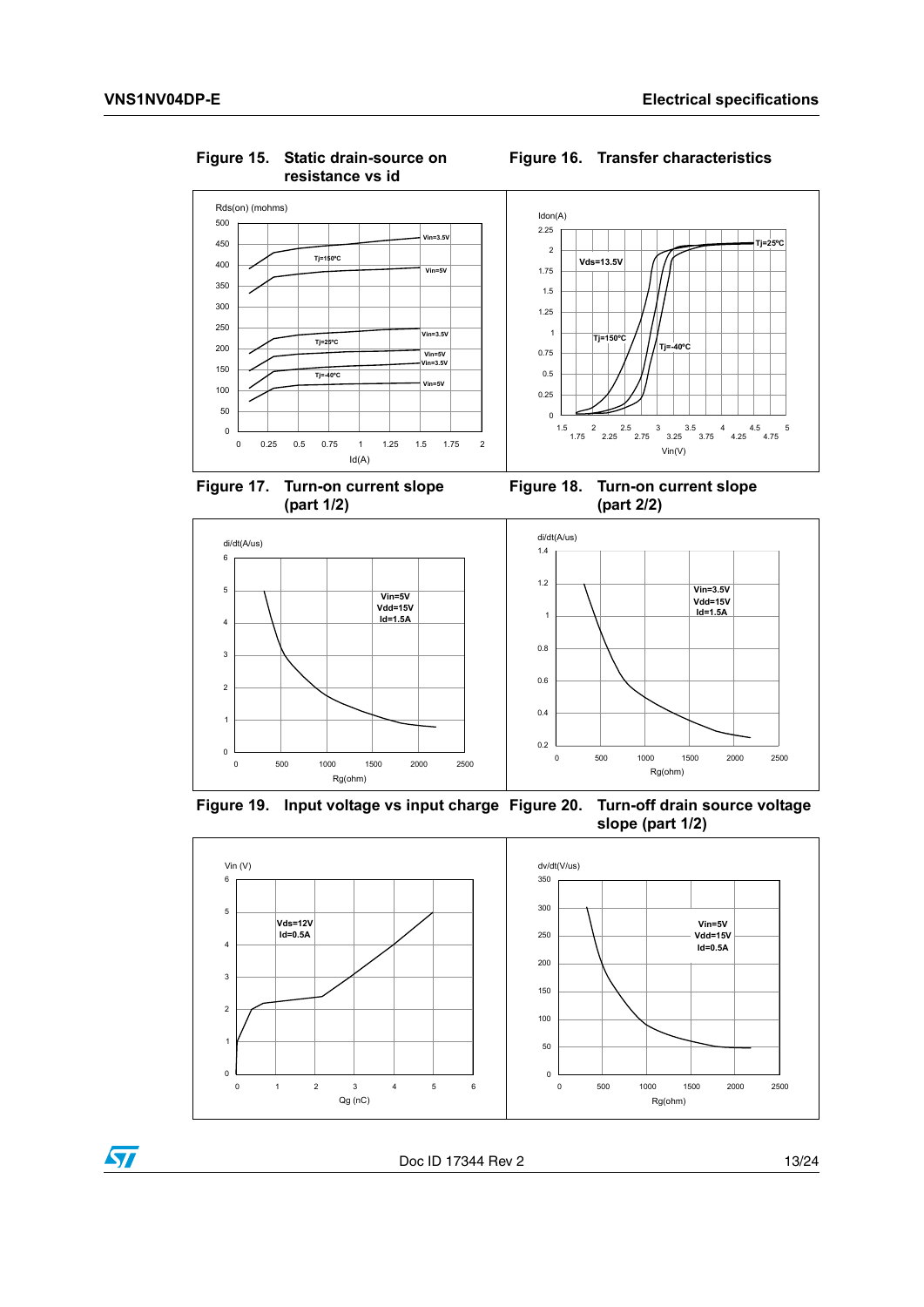<span id="page-13-1"></span>

### <span id="page-13-0"></span>**Figure 21. Turn-off drain-source voltage Figure 22. Capacitance variations slope (part 2/2)**

<span id="page-13-3"></span><span id="page-13-2"></span>**Figure 23. Switching time resistive load Figure 24. Switching time resistive load (part 1/2) (part 2/2)**



<span id="page-13-5"></span>

<span id="page-13-4"></span>



14/24 Doc ID 17344 Rev 2

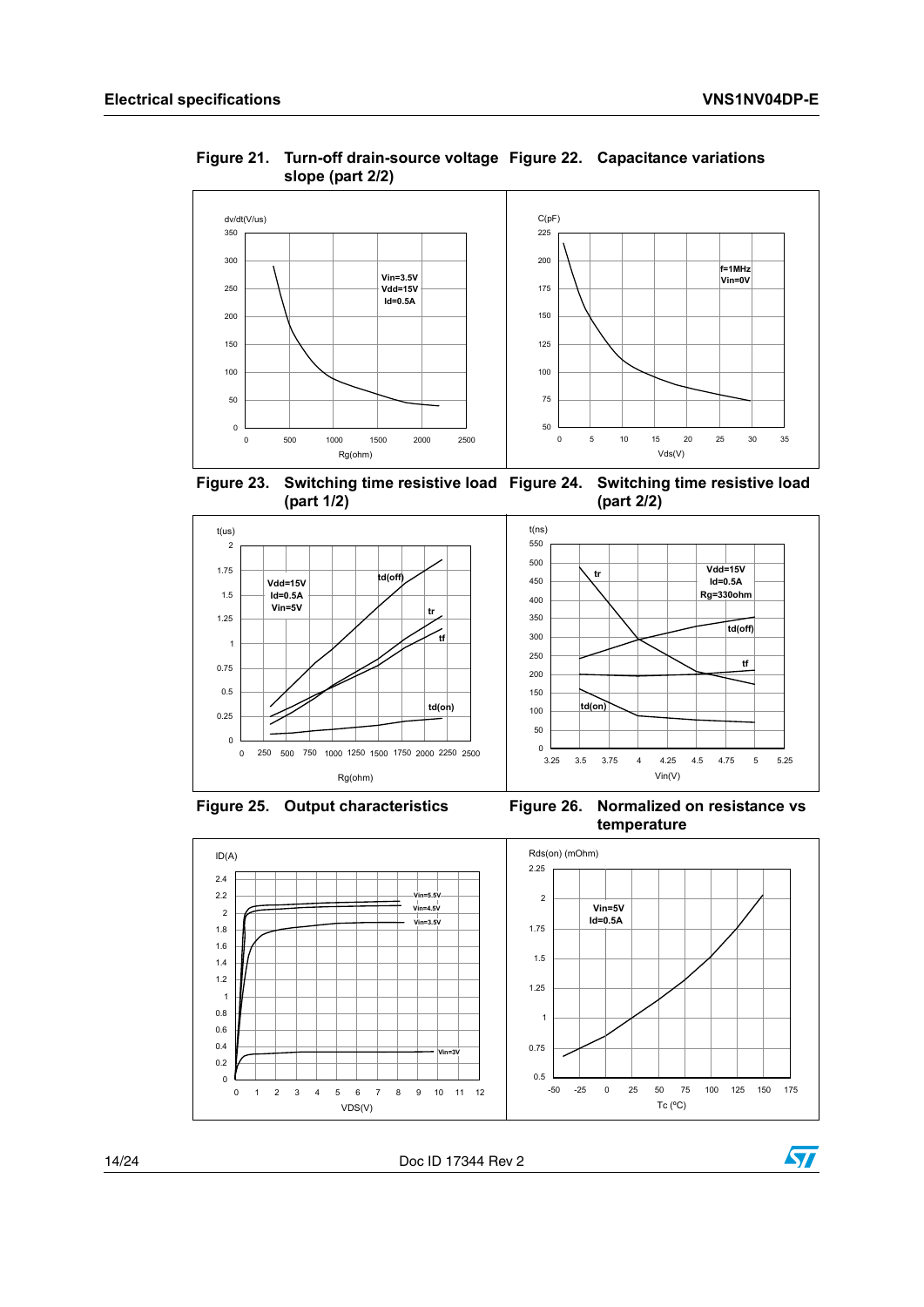

<span id="page-14-0"></span>**Figure 27. Normalized input threshold voltage vs temperature**

<span id="page-14-1"></span>

<span id="page-14-2"></span>



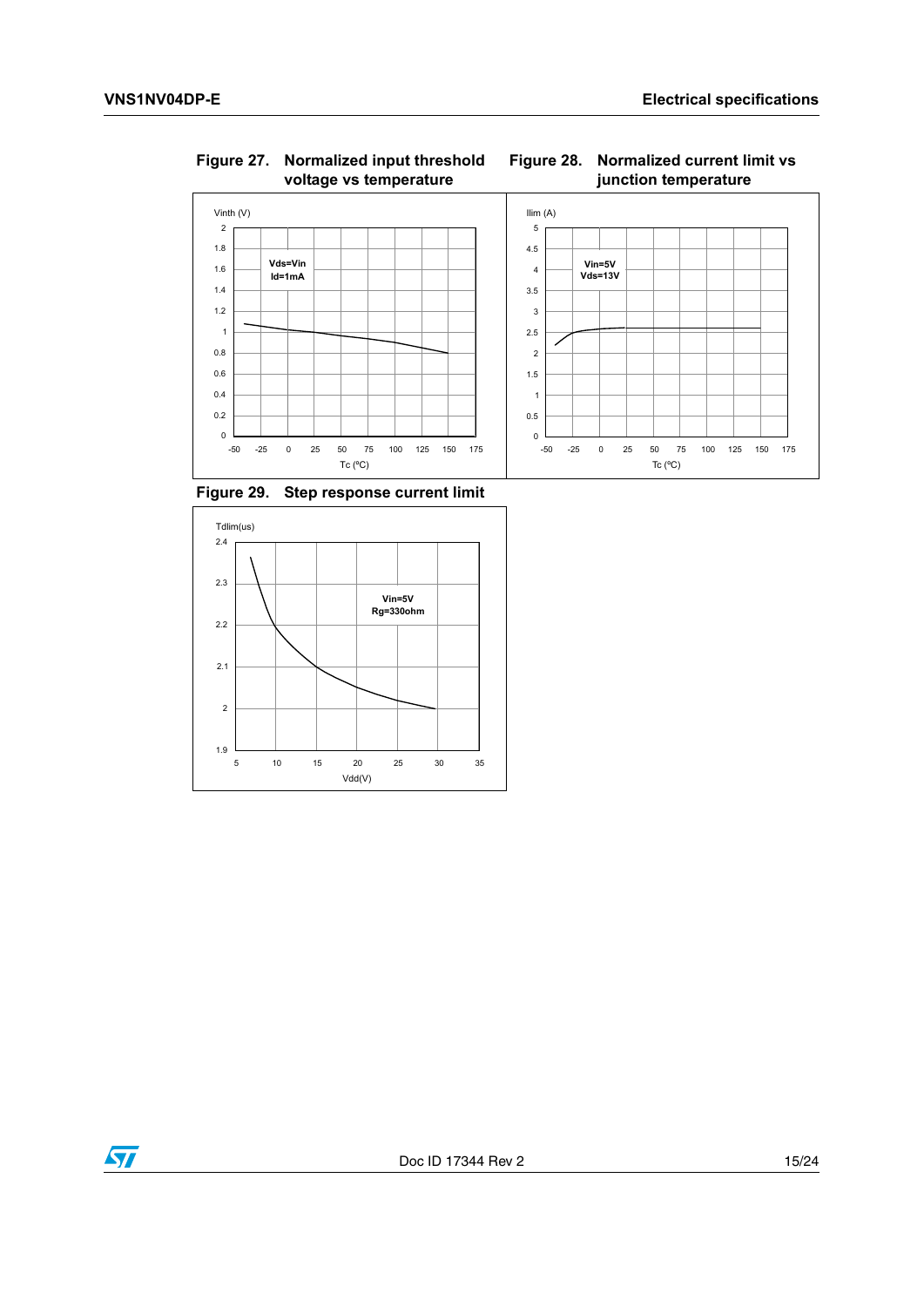## <span id="page-15-0"></span>**3 Protection features**

During normal operation, the INPUT pin is electrically connected to the gate of the internal power MOSFET through a low impedance path.

The device then behaves like a standard power MOSFET and can be used as a switch from DC up to 50 KHz. The only difference from the user's standpoint is that a small DC current  $I_{ISS}$  (typ. 100  $\mu$ A) flows into the INPUT pin in order to supply the internal circuitry.

The device integrates:

## <span id="page-15-1"></span>**3.1 Overvoltage clamp protection**

Internally set at 45V, along with the rugged avalanche characteristics of the Power MOSFET stage give this device unrivalled ruggedness and energy handling capability. This feature is mainly important when driving inductive loads.

### <span id="page-15-2"></span>**3.2 Linear current limiter circuit**

Limits the drain current  $I_D$  to  $I_{lim}$  whatever the INPUT pin voltage. When the current limiter is active, the device operates in the linear region, so power dissipation may exceed the capability of the heatsink. Both case and junction temperatures increase, and if this phase lasts long enough, junction temperature may reach the overtemperature threshold  $T_{ish}$ .

### <span id="page-15-3"></span>**3.3 Overtemperature and short circuit protection**

These are based on sensing the chip temperature and are not dependent on the input voltage. The location of the sensing element on the chip in the power stage area ensures fast, accurate detection of the junction temperature. Overtemperature cutout occurs in the range 150 to 190 °C, a typical value being 170 °C. The device is automatically restarted when the chip temperature falls of about 15°C below shutdown temperature.

### <span id="page-15-4"></span>**3.4 Status feedback**

In the case of an overtemperature fault condition (T<sub>j</sub> > T<sub>jsh</sub>), the device tries to sink a diagnostic current  $I<sub>of</sub>$  through the INPUT pin in order to indicate fault condition. If driven from a low impedance source, this current may be used in order to warn the control circuit of a device shutdown. If the drive impedance is high enough so that the INPUT pin driver is not able to supply the current  $I_{\text{qf}}$ , the INPUT pin will fall to 0V. This will not however affect the device operation: no requirement is put on the current capability of the INPUT pin driver except to be able to supply the normal operation drive current  $I_{ISS}$ .

Additional features of this device are ESD protection according to the Human Body model and the ability to be driven from a TTL Logic circuit.

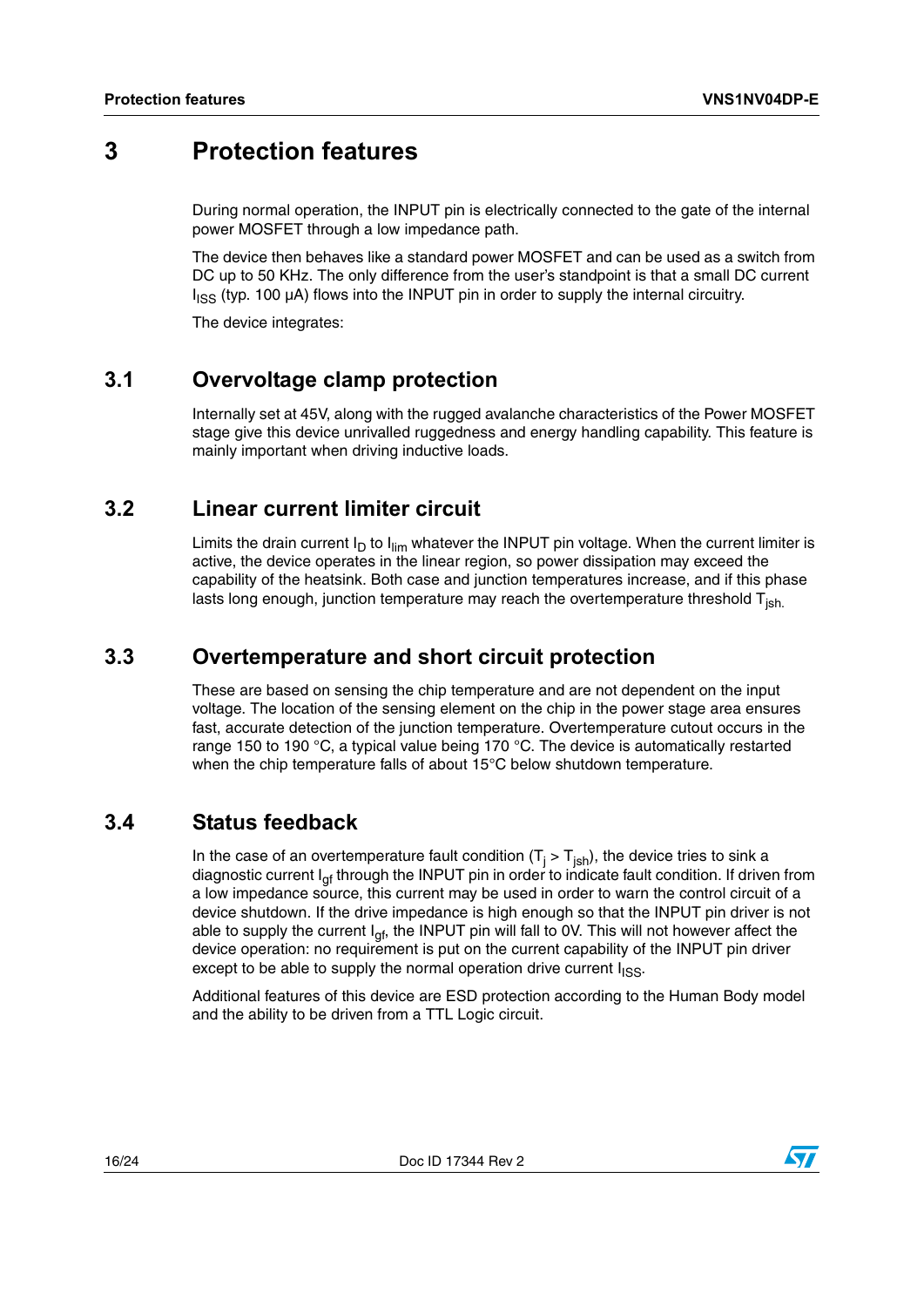# <span id="page-16-0"></span>**4 Package and PCB thermal data**

### <span id="page-16-1"></span>**4.1 SO-8 thermal data**

### <span id="page-16-2"></span>**Figure 30. SO-8 PC board**



*Note:* Layout condition of  $R_{th}$  and  $Z_{th}$  measurements (PCB FR4 area = 58 mm x 58 mm, PCB *thickness = 2 mm, Cu thickness = 35 µm, Copper areas: from minimum pad lay-out to 0.8 cm2).* 



<span id="page-16-3"></span>**Figure 31. Rthj-amb vs PCB copper area in open box free air condition**

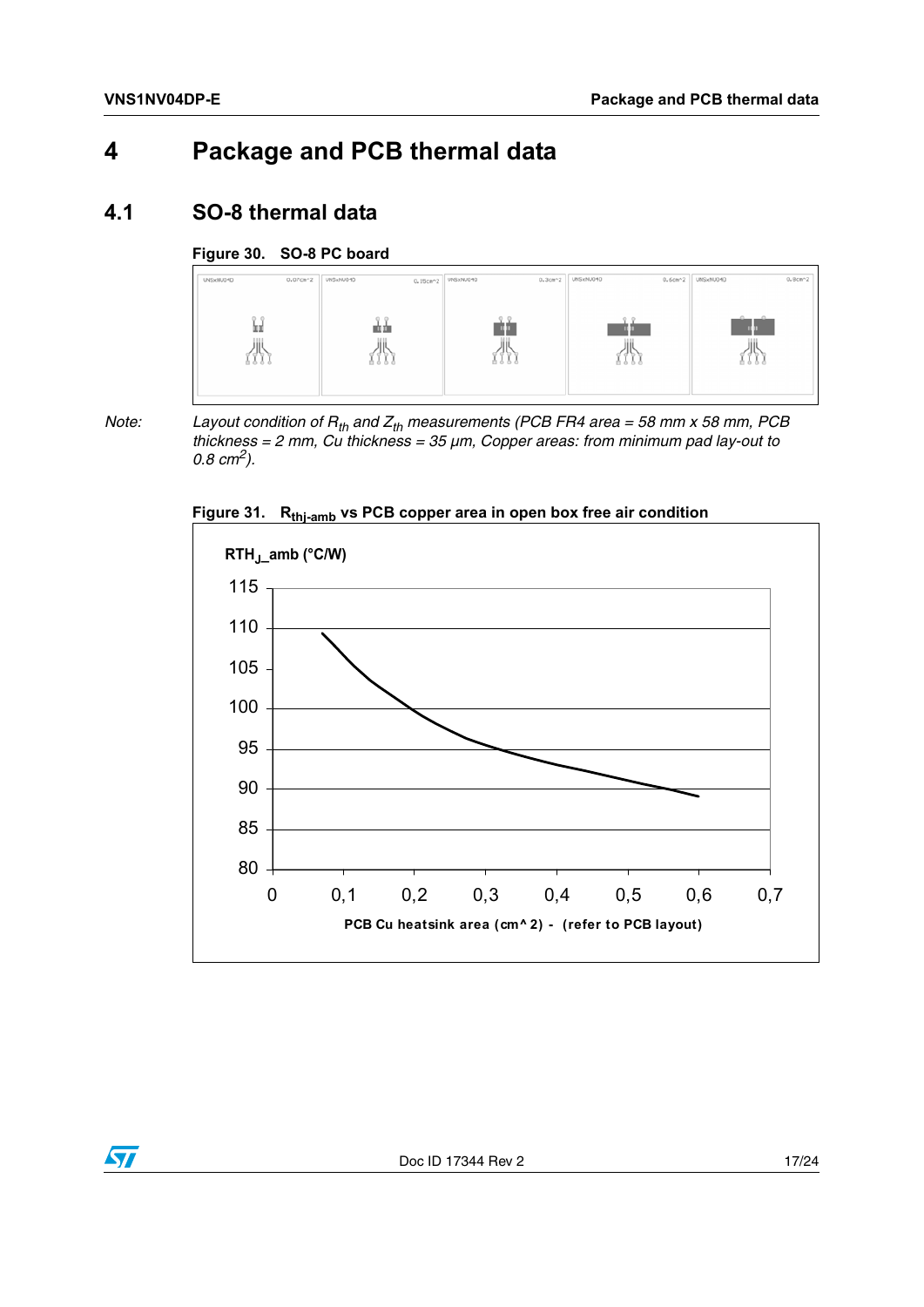<span id="page-17-0"></span>



#### **Equation 1: pulse calculation formula**

 $Z_{TH\delta} = R_{TH} \cdot \delta + Z_{THtp} (1 - \delta)$ where  $\delta = t_P/T$ 



### <span id="page-17-1"></span>**Figure 33. Thermal fitting model of a double channel HSD in SO-8**

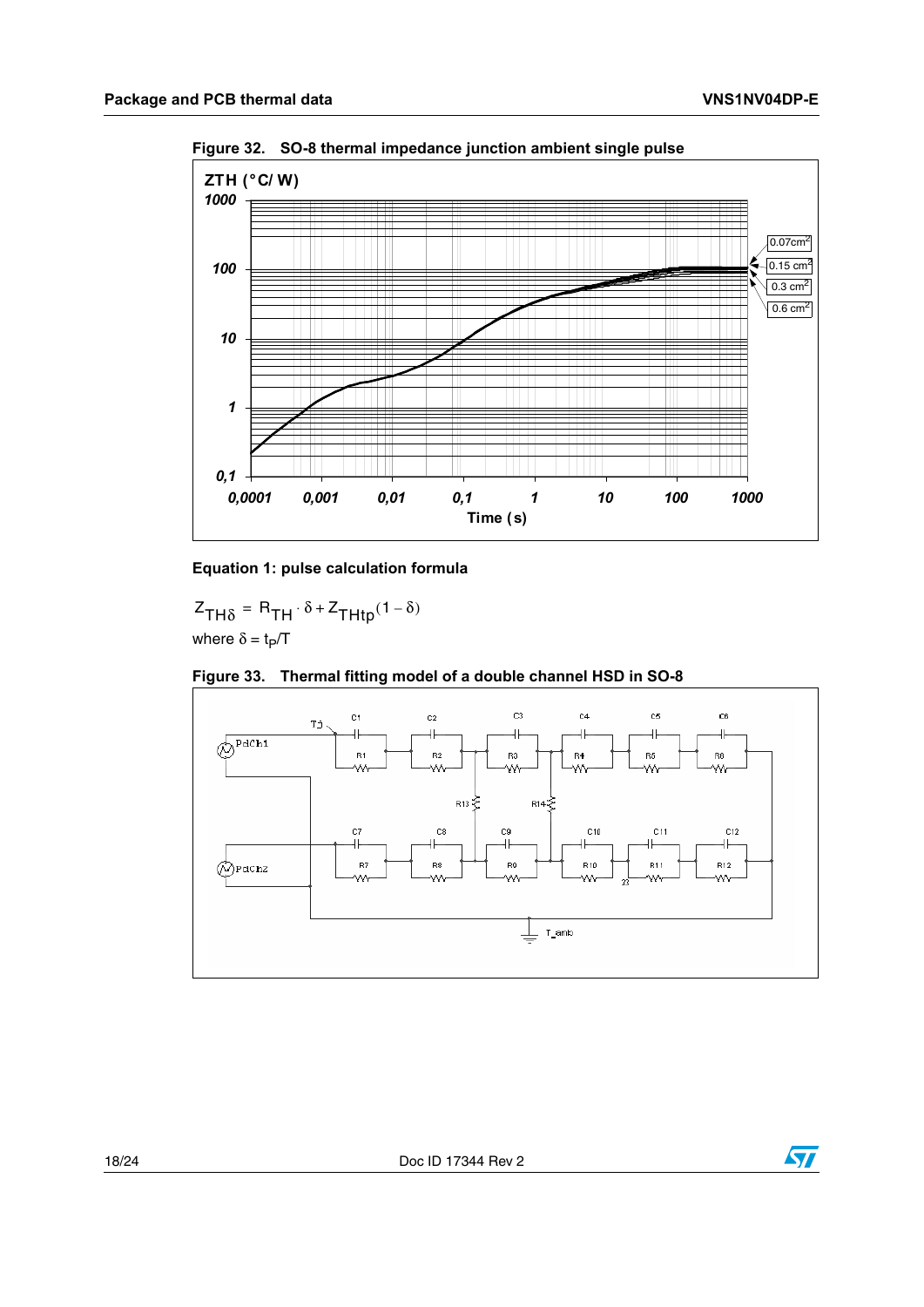| Area/island $(cm2)$          | 0.07           | 0.15 | 0.3  | 0.6  |
|------------------------------|----------------|------|------|------|
| $R1 = R7 (°C/W)$             | 0.02           |      |      |      |
| $R2 = R8$ (°C/W)             | $\overline{2}$ |      |      |      |
| $R3 = R9$ (°C/W)             | 11             |      |      |      |
| $R4 = R10 (°C/W)$            | 30             |      |      |      |
| $R5 = R11 (°C/W)$            | 25             |      |      |      |
| $R6 = R12$ (°C/W)            | 100            | 87.5 | 74.2 | 62.6 |
| $R13 = R14$ (°C/W)           | 250            |      |      |      |
| $C1 = C2 = C7 = C8$ (W.s/°C) | 0.0005         |      |      |      |
| $C3 = C9$ (W.s/°C)           | 0.02           |      |      |      |
| $C4 = C10 (W.s^{\circ}C)$    | 0.035          |      |      |      |
| $C5 = C11$ (W.s/°C)          | 0.2            |      |      |      |
| $C6 = C12$ (W.s/°C)          | 0.4            | 0.51 | 0.65 | 0.95 |

<span id="page-18-0"></span>Table 10. **Thermal parameters** 

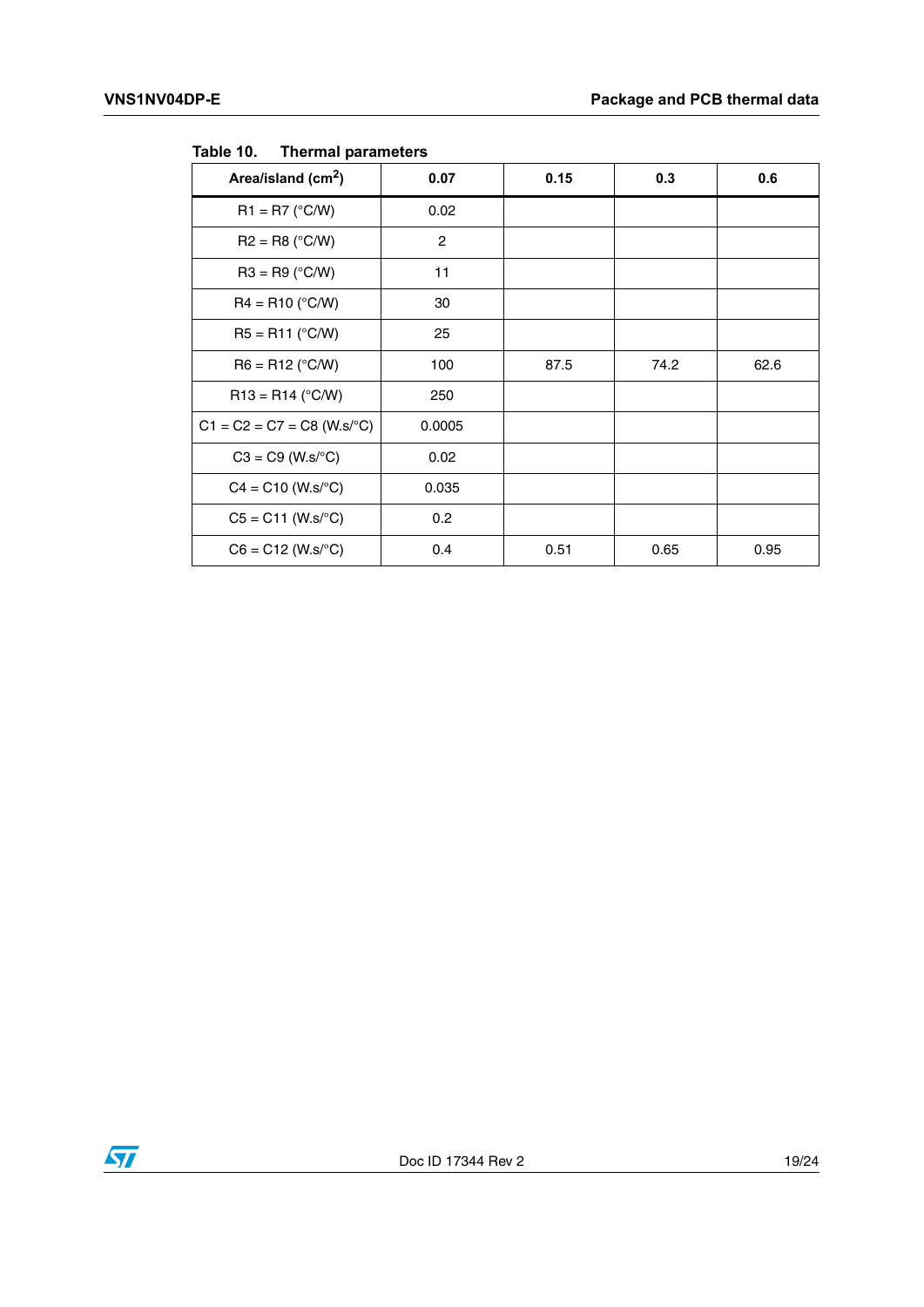# <span id="page-19-0"></span>**5 Package and packing information**

# <span id="page-19-1"></span>**5.1 ECOPACK® packages**

In order to meet environmental requirements, ST offers these devices in different grades of ECOPACK® packages, depending on their level of environmental compliance. ECOPACK® specifications, grade definitions and product status are available at: www.st.com.

ECOPACK® is an ST trademark.

## <span id="page-19-2"></span>**5.2 SO-8 package information**

<span id="page-19-3"></span>



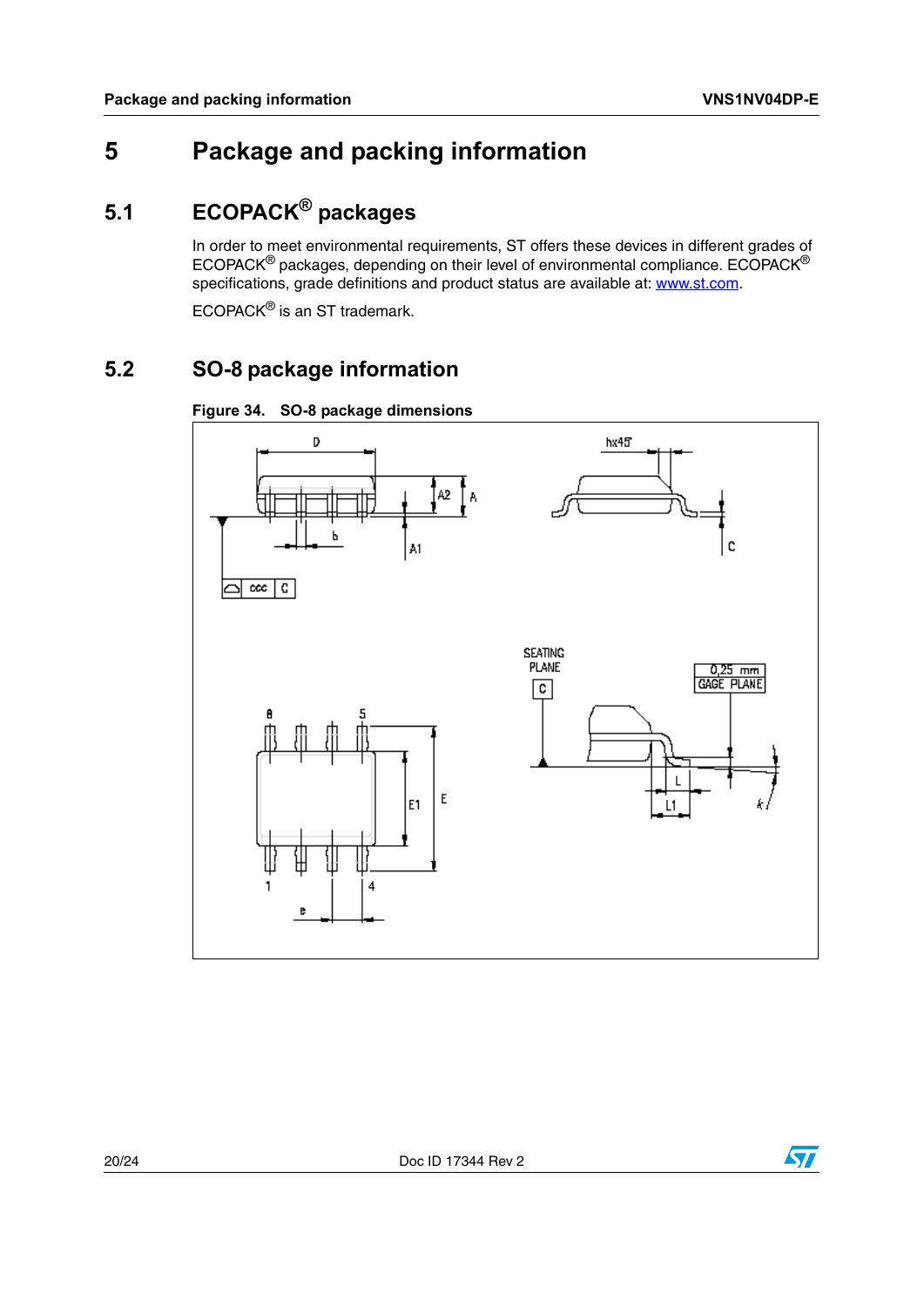|              | <b>Millimeters</b> |      |             |  |  |
|--------------|--------------------|------|-------------|--|--|
| Symbol       | Min.               | Typ. | Max.        |  |  |
| A            |                    |      | 1.75        |  |  |
| A1           | 0.10               |      | 0.25        |  |  |
| A2           | 1.25               |      |             |  |  |
| $\sf b$      | 0.28               |      | 0.48        |  |  |
| $\mathbf{C}$ | 0.17               |      | 0.23        |  |  |
| $D^{(1)}$    | 4.80               | 4.90 | 5.00        |  |  |
| E            | 5.80               | 6.00 | 6.20        |  |  |
| $E1^{(2)}$   | 3.80               | 3.90 | 4.00        |  |  |
| e            |                    | 1.27 |             |  |  |
| $\sf h$      | 0.25               |      | 0.50        |  |  |
| L            | 0.40               |      | 1.27        |  |  |
| L1           |                    | 1.04 |             |  |  |
| $\sf k$      | $\mathsf{O}^\circ$ |      | $8^{\circ}$ |  |  |
| $_{\rm ccc}$ |                    |      | 0.10        |  |  |

<span id="page-20-0"></span>Table 11 **Table 11. SO-8 mechanical data**

1. Dimensions D does not include mold flash, protrusions or gate burrs. Mold flash, potrusions or gate burrs shall not exceed 0.15 mm in total (both side).

2. Dimension "E1" does not include interlead flash or protrusions. Interlead flash or protrusions shall not exceed 0.25 mm per side.

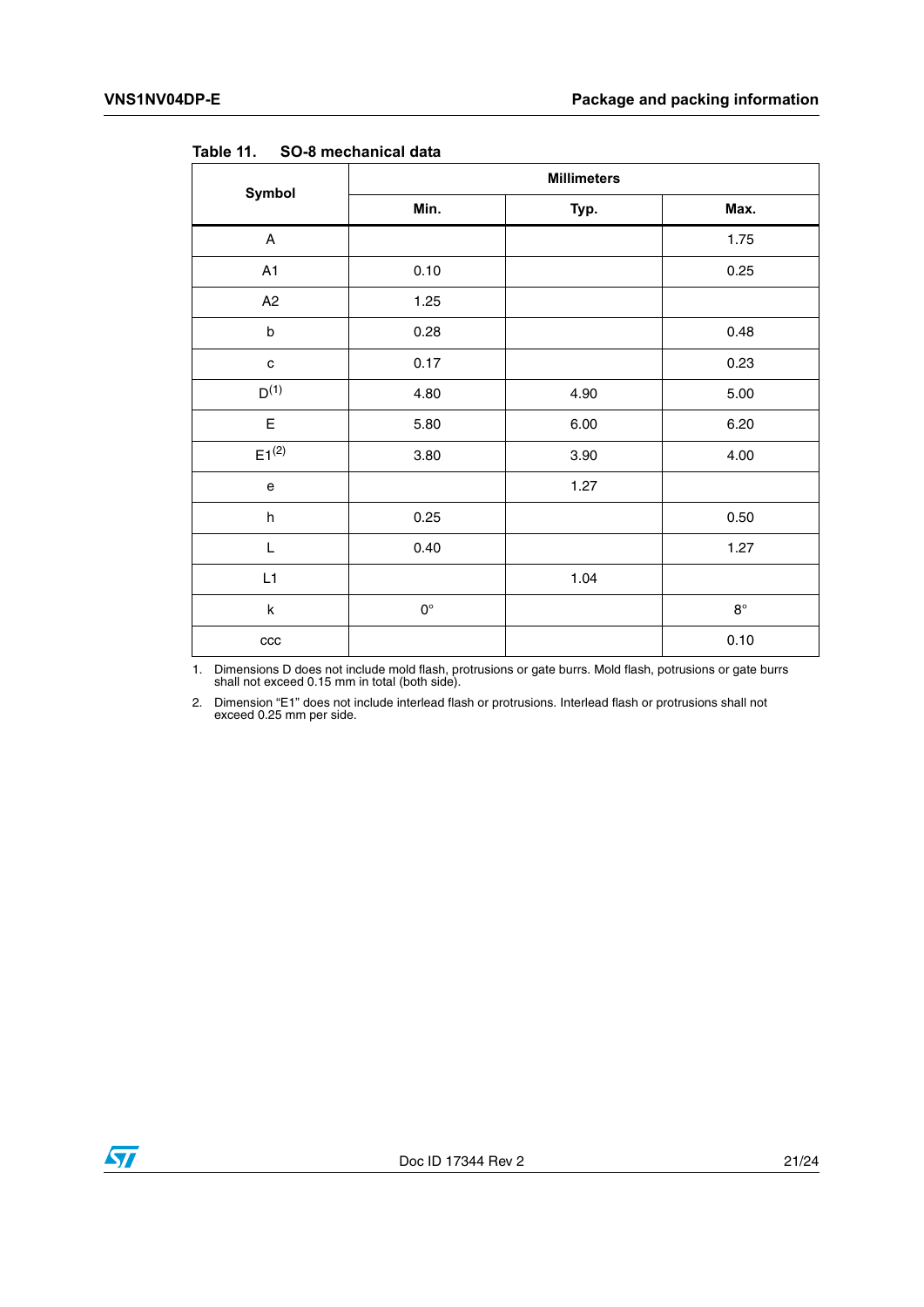### <span id="page-21-0"></span>**5.3 SO-8 packing information**

### <span id="page-21-1"></span>**Figure 35. SO-8 tube shipment (no suffix)**





<span id="page-21-2"></span>

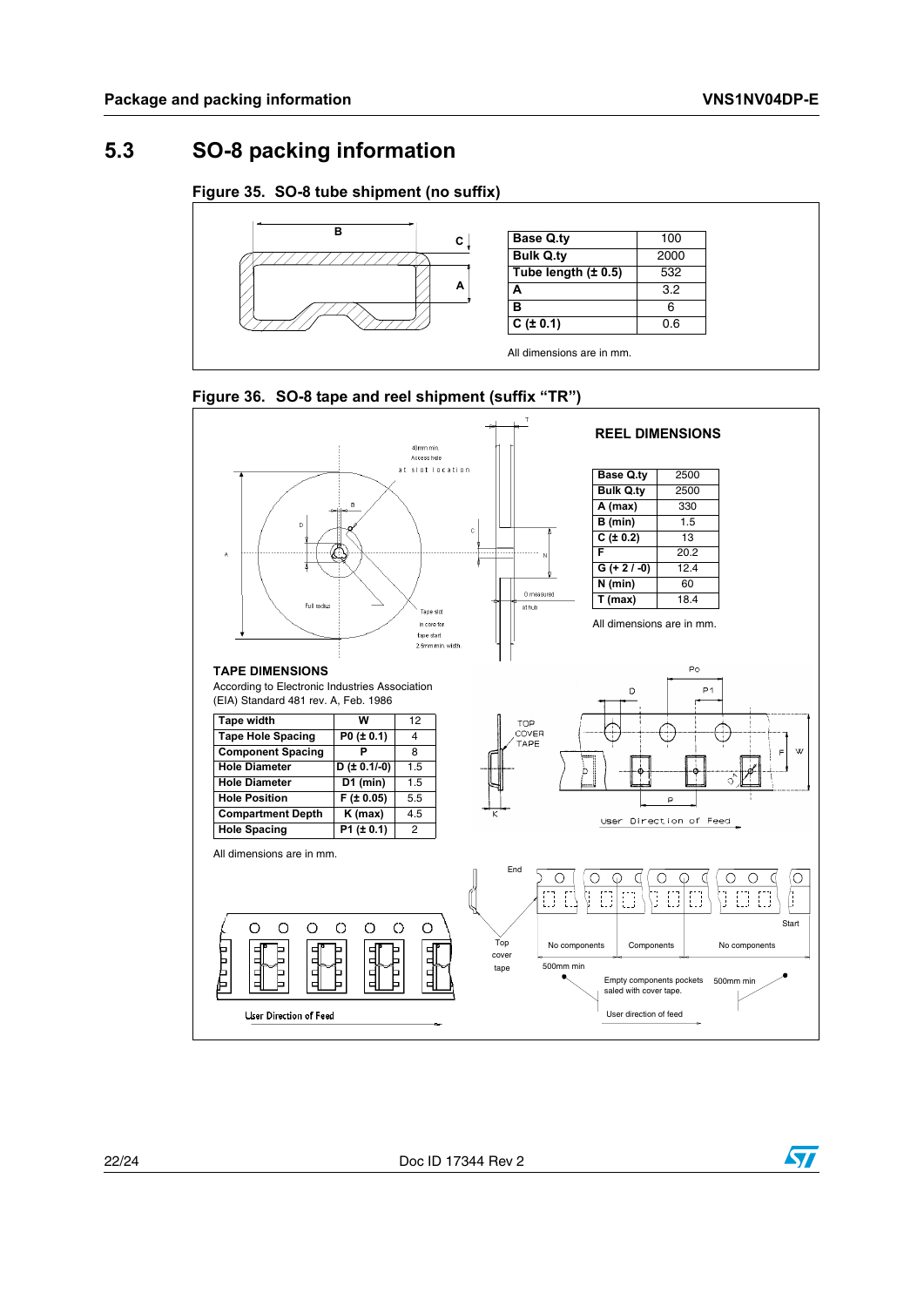# <span id="page-22-0"></span>**6 Revision history**

#### <span id="page-22-1"></span>Table 12. **Document revision history**

| <b>Date</b> | <b>Revision</b> | <b>Changes</b>                                                           |
|-------------|-----------------|--------------------------------------------------------------------------|
| 09-Jun-2008 |                 | Initial release.                                                         |
| 02-Apr-2010 | 2               | Changed template.<br>Updated Table 17: Turn-on current slope (part 1/2). |